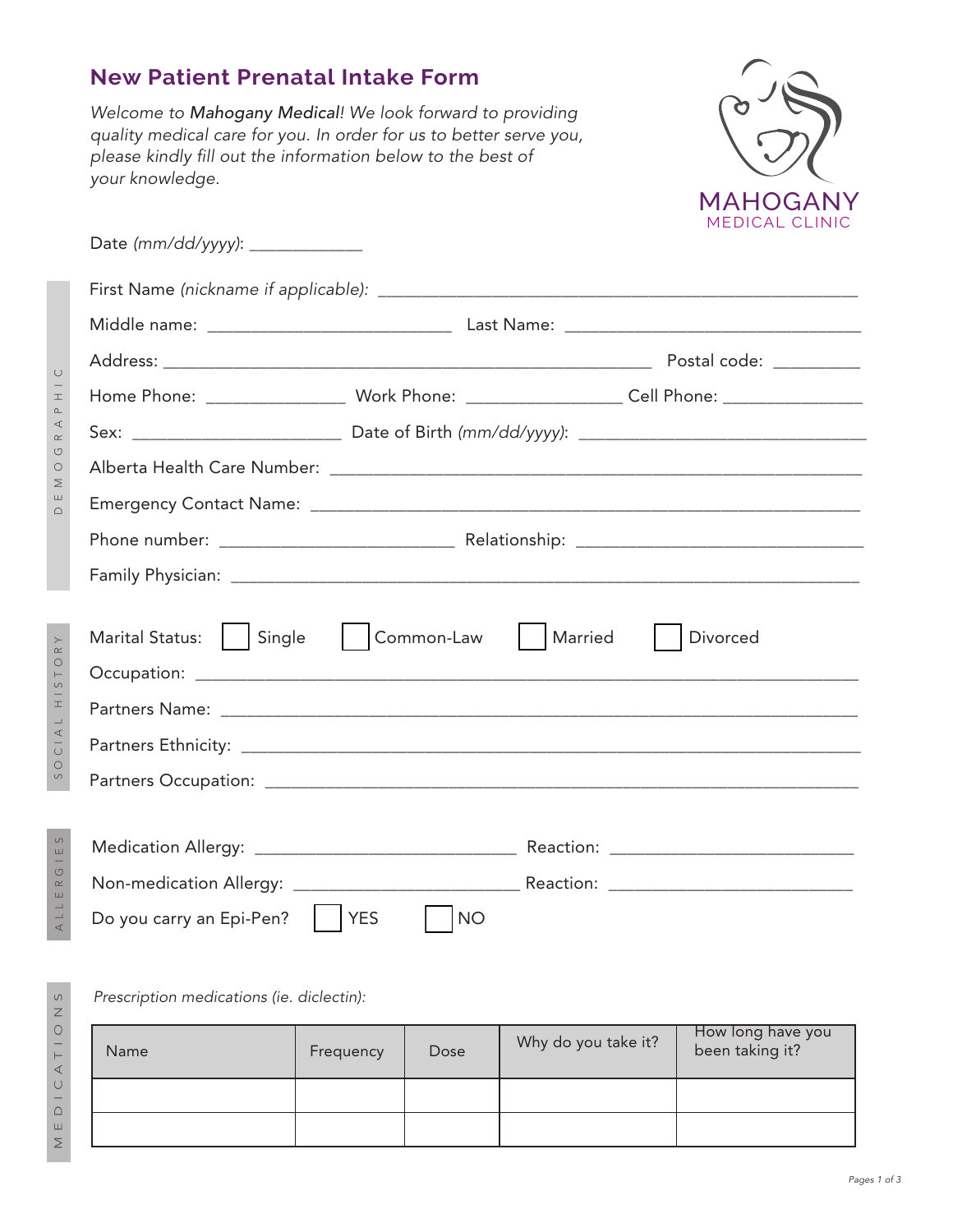## Over the counter medications / supplements / vitamins (ie. Prenatal vitamins):

| Name | Frequency | Dose | Why do you take it? | How long have you<br>been taking it? |
|------|-----------|------|---------------------|--------------------------------------|
|      |           |      |                     |                                      |
|      |           |      |                     |                                      |

| Pregnancy History:                  | No. of pregnancies: ______                                  |                                          | No. of deliveries: _________           | No. of terminations: ______                                            | Ectopic:               | Stillborn:                    |  |
|-------------------------------------|-------------------------------------------------------------|------------------------------------------|----------------------------------------|------------------------------------------------------------------------|------------------------|-------------------------------|--|
|                                     | No. of miscarriages: _______                                |                                          |                                        |                                                                        |                        |                               |  |
| Date                                | Hospital                                                    | Type of delivery                         | No. of<br>weeks                        | Complications                                                          | <b>Birth</b><br>weight | Child's name                  |  |
|                                     |                                                             |                                          |                                        |                                                                        |                        |                               |  |
|                                     |                                                             |                                          |                                        |                                                                        |                        |                               |  |
|                                     |                                                             |                                          |                                        |                                                                        |                        |                               |  |
|                                     | <b>Current Pregnancy:</b><br>Dating Ultrasound: ___________ |                                          |                                        | Due Date: ___________                                                  |                        | LMP:<br>Last menstrual period |  |
| Family History:                     |                                                             |                                          |                                        |                                                                        |                        |                               |  |
| Diabetes / Gestational Diabetes     |                                                             |                                          | Depression / Anxiety / Bipolar Disease |                                                                        |                        |                               |  |
| <b>Heart Disease</b>                |                                                             |                                          | Twin / Triplets                        |                                                                        |                        |                               |  |
| High Blood Pressure / Pre-eclampsia |                                                             |                                          | Other                                  |                                                                        |                        |                               |  |
|                                     |                                                             | Birth defects / Syndrome / Malformations |                                        | Genetic/Hereditary Risks to Fetus<br>(ie. thalasemmia, familial genes) |                        |                               |  |
| Personal History:                   |                                                             |                                          |                                        |                                                                        |                        |                               |  |
| Asthma                              |                                                             |                                          |                                        | High Blood Pressure / Pre-eclampsia                                    |                        |                               |  |
| Auto-Immune (ie. RA, Crohns)        |                                                             |                                          | Diabetes / Diabetes in Pregnancy       |                                                                        |                        |                               |  |
| Bleeding / Clotting disorder        |                                                             |                                          | Epilepsy / Seizures                    |                                                                        |                        |                               |  |
| <b>Heart Disorder</b>               |                                                             |                                          |                                        | Kidney Stones / UTI                                                    |                        |                               |  |
|                                     | Gynecological / Ovarian Cyst                                |                                          |                                        | Hepatitis / Liver Disease                                              |                        |                               |  |
| Thyroid disorder                    |                                                             |                                          | GI disorder                            |                                                                        |                        |                               |  |

MEDICATIONS MEDICATIONS